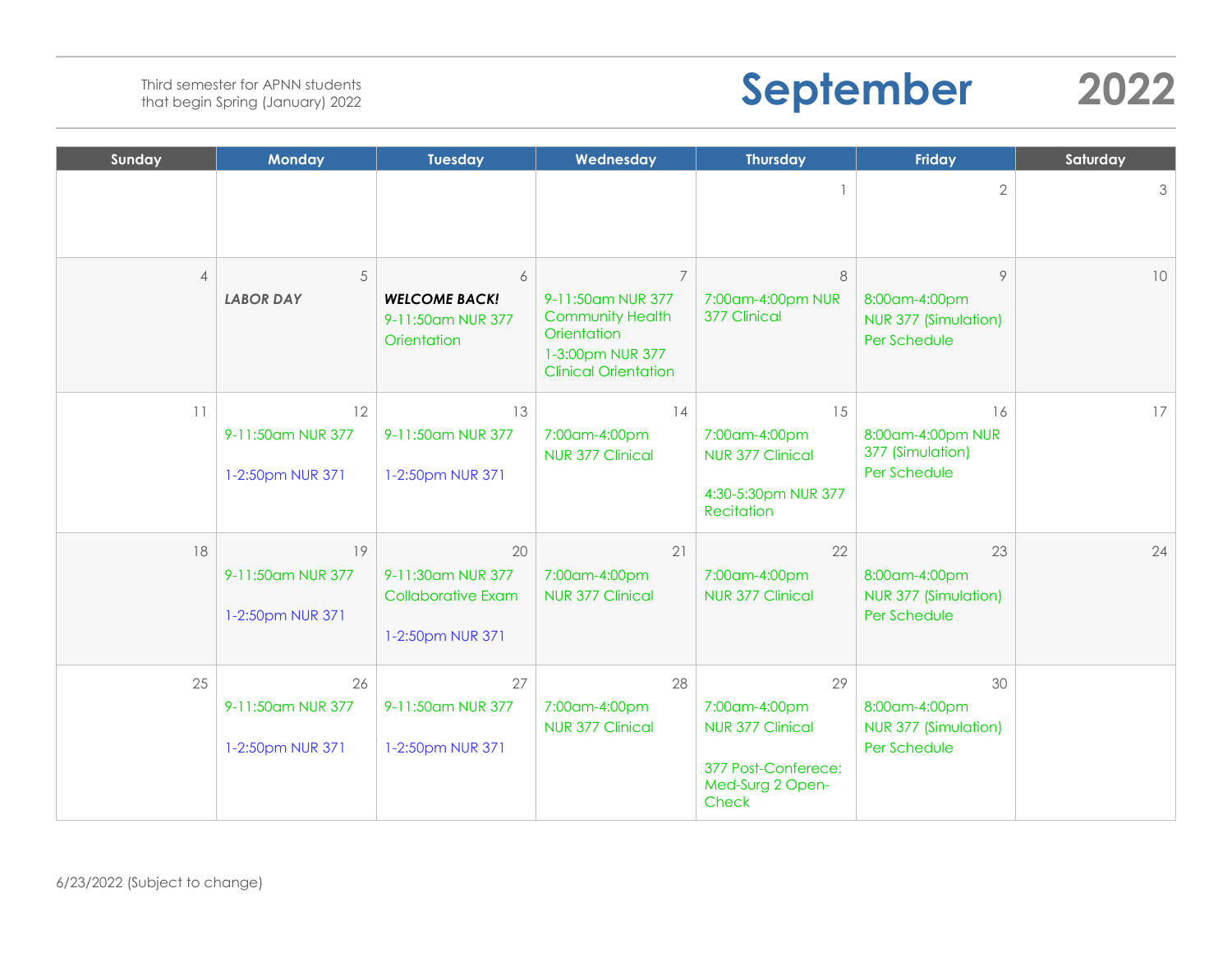

| Sunday                                                         | <b>Monday</b>                                              | <b>Tuesday</b>                                                                       | Wednesday                                      | <b>Thursday</b>                                                                     | <b>Friday</b>                                                           | Saturday |
|----------------------------------------------------------------|------------------------------------------------------------|--------------------------------------------------------------------------------------|------------------------------------------------|-------------------------------------------------------------------------------------|-------------------------------------------------------------------------|----------|
|                                                                |                                                            |                                                                                      |                                                |                                                                                     |                                                                         |          |
| $\overline{2}$<br>10:00am-12:00pn<br><b>NUR 377 Recitation</b> | 3<br>9-10:15am NUR 377<br>UNIT #2 EXAM<br>1-2:50pm NUR 371 | $\overline{\mathcal{A}}$<br>9-11:50am NUR 377<br>1-2:50pm NUR 371                    | 5<br>7:00am-4:00pm<br><b>NUR 377 Clinical</b>  | 6<br>7:00am-4:00pm<br><b>NUR 377 Clinical</b>                                       | $\overline{7}$<br>8:00am-4:00pm<br>NUR 377 (Simulation)<br>Per Schedule | 8        |
| 9                                                              | 10<br><b>FALL BREAK</b>                                    | 11<br>9-11:50am NUR 377<br>1-2:50pm NUR 371<br>Leadership Open-<br><b>Check Exam</b> | 12<br>7:00am-4:00pm NUR<br>377 Clinical        | 13<br>7:00am-4:00pm<br>NUR 377 Clinical<br>4:30-5:30pm NUR 377<br>Recitation        | 14                                                                      | 15       |
| 16                                                             | 17<br>9-11:50am NUR 377<br>1-2:50pm NUR 371                | 18<br>9-10:15am NUR 377<br>UNIT #3 EXAM<br>1-2:50pm NUR 371                          | 19<br>7:00am-4:00pm<br><b>NUR 377 Clinical</b> | 20<br>7:00am-4:00pm<br><b>NUR 377 Clinical</b>                                      | 21<br>9:00-11:00am NUR<br>377: Med-Surg 2<br><b>Benchmark Exam</b>      | 22       |
| 23                                                             | 24<br>9-11:50am NUR 377<br>1-2:50pm NUR 371                | 25<br>9-11:50am NUR 377<br>1-2:50pm NUR 371                                          | 26<br>7:00am-4:00pm<br><b>NUR 377 Clinical</b> | 27<br>7:00am-4:00pm<br><b>NUR 377 Clinical</b><br>4:30-5:30pm NUR 377<br>Recitation | 28<br>8:00am-4:00pm<br>NUR 377 (Simulation)<br>Per Schedule             | 29       |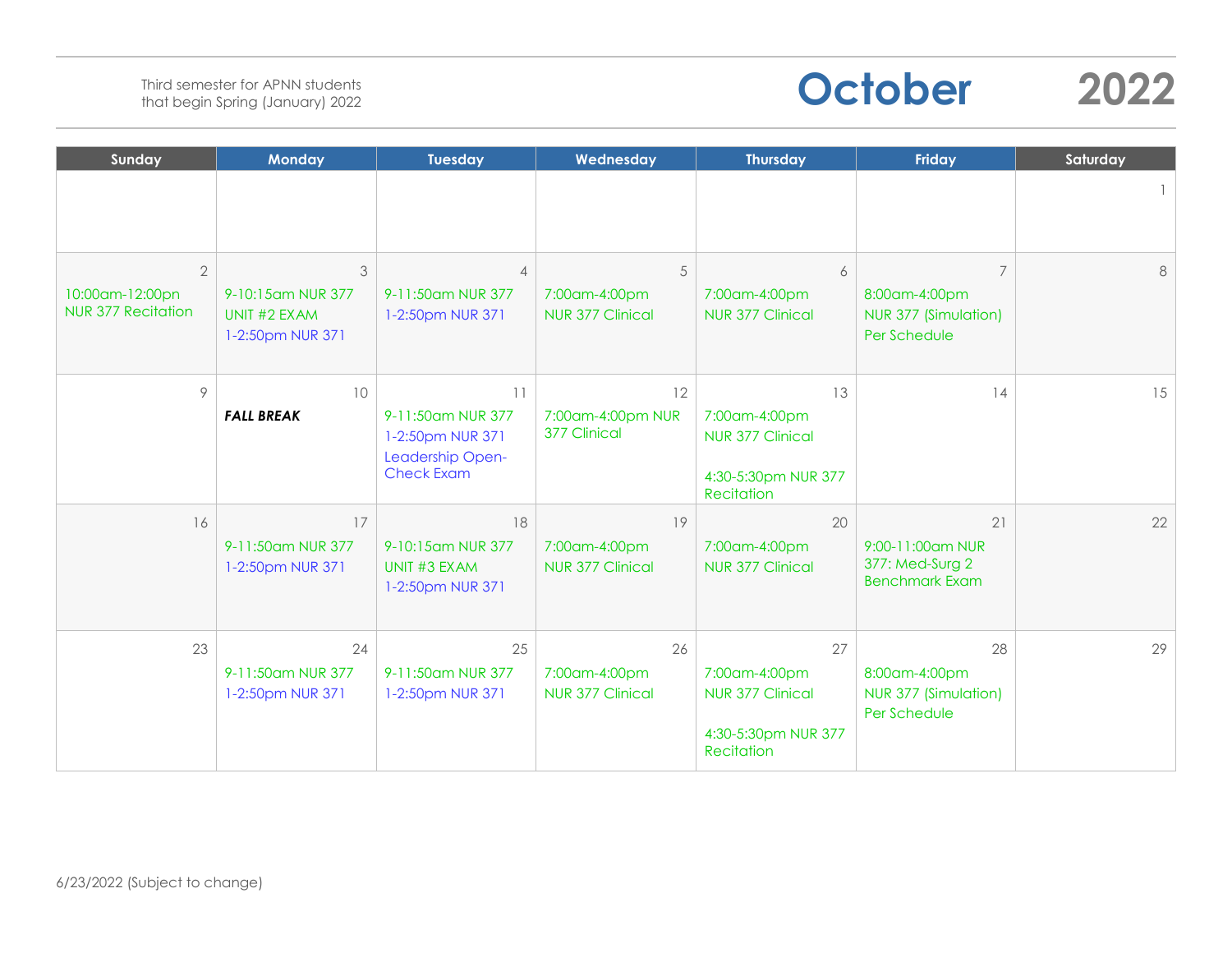# **November 2022**

| Sunday                                                                                                                                             | <b>Monday</b>                                                                                                                     | <b>Tuesday</b>                                                                                     | Wednesday                                                                                          | <b>Thursday</b>                                                                                                                                                                | <b>Friday</b>                                                                                     | Saturday |
|----------------------------------------------------------------------------------------------------------------------------------------------------|-----------------------------------------------------------------------------------------------------------------------------------|----------------------------------------------------------------------------------------------------|----------------------------------------------------------------------------------------------------|--------------------------------------------------------------------------------------------------------------------------------------------------------------------------------|---------------------------------------------------------------------------------------------------|----------|
| 30                                                                                                                                                 | 31<br>9-11:50am NUR 377<br>1-2:50pm NUR 371                                                                                       | $\mathbf{1}$<br>9-10:15am NUR 377<br>UNIT#4 EXAM<br>1-2:50pm NUR 371                               | $\overline{2}$<br>7:00am-4:00pm<br><b>NUR 377 Clinical</b>                                         | 3<br>7:00am-4:00pm NUR<br>377 Clinical<br>NUR 377 Post-<br>Conference:<br>Pharmacology<br><b>Benchmark Exam</b>                                                                | $\overline{4}$<br>9:00am-12:50pm<br><b>NUR 377 Community</b><br><b>Health Presentation</b><br>Day | 5        |
| 6                                                                                                                                                  | $\overline{7}$<br>9-11:50am NUR 377<br>1-2:50pm NUR 371                                                                           | 8<br>9-11:00am NUR 377<br>Recitation<br>1-2:50pm NUR 371<br>Leadership<br><b>Benchmark exam</b>    | 9<br>7:00am-4:00pm<br>NUR 377 Clinical                                                             | 10<br>7:00am-4:00pm<br>NUR 377 Clinical                                                                                                                                        | 11<br>9:00am-12:50pm<br><b>NUR 377</b><br><b>Community Health</b><br>Presentation                 | 12       |
| 13<br><b>NUR 379 Clinical times</b><br>scheduled on your own<br>with assigned<br>preceptor during these<br>weeks, including nights<br>and weekends | 14<br>9-10:15am NUR 377<br>UNIT# 5 EXAM<br><i><b>*Required</b></i><br>Attendance*<br>12:30pm-2:50pm<br><b>NUR 379 Orientation</b> | 15<br>9:00am-12:00pm<br><b>NUR 379 Readiness</b><br>Exam<br><i><b>*Required</b></i><br>Attendance* | 16<br>8:30am-4:00pm<br>Nurse Think Review<br>(In-person)<br><i><b>*Required</b></i><br>Attendance* | 17<br>8:30am-1:00pm Nurse<br>Think Review (In-<br>person) *Required<br>Attendance*<br>2:00pm-4:00pm<br><b>Population Health 2</b><br><b>Benchmark *Required</b><br>Attendance* | 18                                                                                                | 19       |
| 20<br><b>NUR 379 Clinical times</b><br>scheduled on your own<br>with assigned<br>preceptor during these<br>weeks, including nights<br>and weekends | 21<br><b>NUR 379</b><br>Asynchronous                                                                                              | 22                                                                                                 | 23                                                                                                 | 24<br><b>THANKSGIVING</b>                                                                                                                                                      | 25<br><b>UNIVERSITY HOLIDAY</b><br><b>NO CLASSES</b>                                              | 26       |
| 27<br><b>NUR 379 Clinical times</b><br>scheduled on your own<br>with assigned<br>preceptor during these<br>weeks, including nights<br>and weekends | 28<br><b>NUR 379</b><br>Asynchronous                                                                                              | 29                                                                                                 | 30                                                                                                 |                                                                                                                                                                                |                                                                                                   |          |

6/23/2022 (Subject to change)